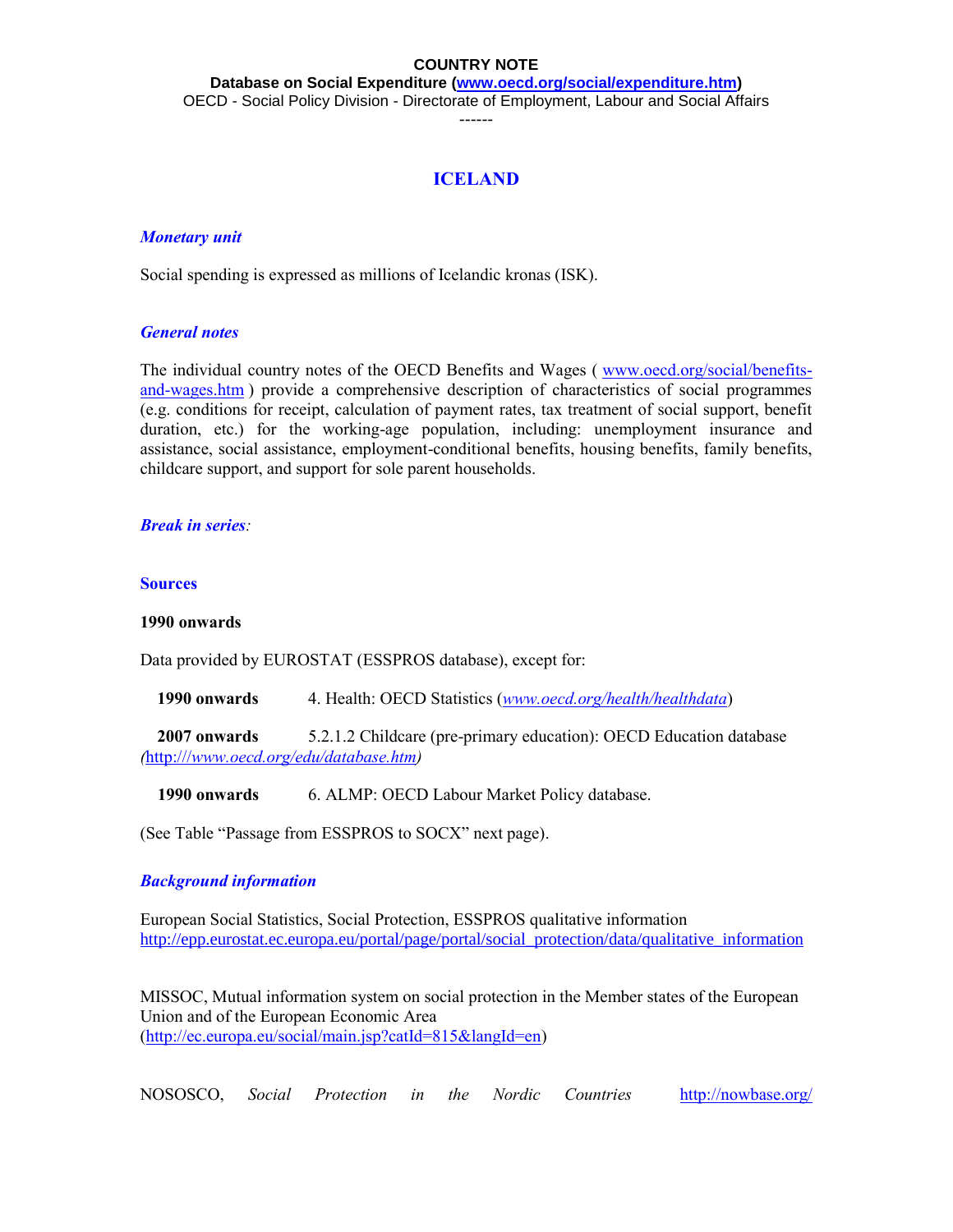#### **Database on Social Expenditure [\(www.oecd.org/social/expenditure.htm\)](http://www.oecd.org/social/expenditure.htm)**

OECD - Social Policy Division - Directorate of Employment, Labour and Social Affairs

------

#### **Passage from Esspros to SOCX (public / mandatory-voluntary private)**

**Iceland, in millions ISK**

| $\Box$   |                    | ESSPROSS/SOCX                                      |                                                                                                                                                                                                                                                                                                     |                                                                                                                                                                                                                                                                                                                                                                                                                                                                                                                                                                       | Code                                                | 1990                                                       | 1995                                            | 2000                                             | 2005                                                                                                                   | 2006                                              | 2007                                                   | 2008                                                           | 2009                                            | 2010                                           | 2011                                                          | 2012                                            | 2013                                                   | 2014                                                             | 2015                                            | 2016                                         | 2017                                                                             |
|----------|--------------------|----------------------------------------------------|-----------------------------------------------------------------------------------------------------------------------------------------------------------------------------------------------------------------------------------------------------------------------------------------------------|-----------------------------------------------------------------------------------------------------------------------------------------------------------------------------------------------------------------------------------------------------------------------------------------------------------------------------------------------------------------------------------------------------------------------------------------------------------------------------------------------------------------------------------------------------------------------|-----------------------------------------------------|------------------------------------------------------------|-------------------------------------------------|--------------------------------------------------|------------------------------------------------------------------------------------------------------------------------|---------------------------------------------------|--------------------------------------------------------|----------------------------------------------------------------|-------------------------------------------------|------------------------------------------------|---------------------------------------------------------------|-------------------------------------------------|--------------------------------------------------------|------------------------------------------------------------------|-------------------------------------------------|----------------------------------------------|----------------------------------------------------------------------------------|
|          | (1)                | <b>ESSPROS</b>                                     | Social protection benefits                                                                                                                                                                                                                                                                          |                                                                                                                                                                                                                                                                                                                                                                                                                                                                                                                                                                       | 1100000                                             | 61 198                                                     |                                                 |                                                  | 84 078 129 226 218 841 244 486 277 135 322 245 376 179 373 135 402 994 417 228 438 923 475 224 506 059 552 378 606 420 |                                                   |                                                        |                                                                |                                                 |                                                |                                                               |                                                 |                                                        |                                                                  |                                                 |                                              |                                                                                  |
|          | (2)                | - ESSPROS                                          | Disability                                                                                                                                                                                                                                                                                          | Economic integration of the handicapped                                                                                                                                                                                                                                                                                                                                                                                                                                                                                                                               | 1121114<br>1121122<br>1122114<br>1122122            | $\Omega$<br>$\Omega$<br>$\Omega$<br>$\Omega$               | O<br>$\Omega$<br>$\Omega$<br>$\Omega$           | n<br>$\Omega$<br>$\Omega$<br>$\Omega$            | $\Omega$<br>$\Omega$<br>$\Omega$<br>$\Omega$                                                                           | $\Omega$<br>$\Omega$<br>$\Omega$<br>$\Omega$      | -C<br>$\Omega$<br>$\Omega$<br>$\Omega$                 | $\Omega$<br>$\Omega$<br>$\Omega$<br>$\Omega$                   | O<br>$\Omega$<br>$\Omega$<br>$\Omega$           | n<br>$\Omega$<br>$\Omega$<br>$\Omega$          | $\Omega$<br>$\Omega$<br>$\Omega$<br>$\Omega$                  | n<br>$\Omega$<br>$\Omega$<br>$\Omega$           | $\Omega$<br>$\Omega$<br>$\Omega$<br>$\Omega$           | $\Omega$<br>$\Omega$<br>$\Omega$<br>$\Omega$                     | $\Omega$<br>$\Omega$<br>$\Omega$<br>$\Omega$    | -C<br>$\Omega$<br>$\Omega$<br>$\Omega$       | $\overline{0}$<br>$\Omega$<br>$\Omega$<br>$\overline{0}$                         |
|          | (3)                | - ESSPROS                                          | Sickness                                                                                                                                                                                                                                                                                            | Benefits in kind                                                                                                                                                                                                                                                                                                                                                                                                                                                                                                                                                      | 1111200<br>1112200                                  | 20 635<br>$\Omega$                                         | 25 601<br>$\Omega$                              | 40 70 5<br>$\Omega$                              | 60 507<br>$\Omega$                                                                                                     | 67 367<br>$\Omega$                                | 94 168<br>$\Omega$                                     | 107 524<br>$\Omega$                                            | 113873<br>$\Omega$                              | 109 949<br>$\Omega$                            | 113 652<br>$\Omega$                                           | 119 638<br>O                                    | 127 886<br>$\Omega$                                    | 138<br>193<br>$\Omega$                                           | 150 356<br>$\Omega$                             | 166 984<br>f.                                | 180 212<br>$\Omega$                                                              |
|          | (4)                | - ESSPROS                                          | Unemployment                                                                                                                                                                                                                                                                                        | Cash - Vocational training allowance                                                                                                                                                                                                                                                                                                                                                                                                                                                                                                                                  | 1161114<br>1161121<br>1162114<br>1162121<br>1161200 | $\Omega$<br>$\Omega$<br>$^{\circ}$<br>$\Omega$<br>$\Omega$ | $\Omega$<br>$\mathbf 0$<br>$\Omega$<br>$\Omega$ | $\Omega$<br>$\mathbf{0}$<br>$\Omega$<br>$\Omega$ | $\Omega$<br>$\Omega$<br>$^{\circ}$<br>$\circ$<br>$\mathbf 0$                                                           | $\Omega$<br>$\mathbf 0$<br>$\Omega$<br>$^{\circ}$ | -0<br>$\Omega$<br>$\mathbf{0}$<br>$\Omega$<br>$\Omega$ | $\Omega$<br>$\Omega$<br>$^{\circ}$<br>$\Omega$<br>$\mathbf{0}$ | $\Omega$<br>$\mathbf 0$<br>$\Omega$<br>$\Omega$ | $\Omega$<br>$^{\circ}$<br>$\Omega$<br>$\Omega$ | $\Omega$<br>$\Omega$<br>$^{\circ}$<br>$\Omega$<br>$\mathbf 0$ | $\Omega$<br>$\mathbf 0$<br>$\Omega$<br>$\Omega$ | -0<br>$\Omega$<br>$\mathbf{0}$<br>$\Omega$<br>$\Omega$ | $\Omega$<br>$\Omega$<br>$\mathbf{0}$<br>$\Omega$<br>$\mathbf{0}$ | $\Omega$<br>$\mathbf 0$<br>$\Omega$<br>$\Omega$ | $\Omega$<br>$\Omega$<br>$\Omega$<br>$\Omega$ | $\overline{0}$<br>$\overline{0}$<br>$\overline{0}$<br>$\Omega$<br>$\overline{0}$ |
|          |                    |                                                    |                                                                                                                                                                                                                                                                                                     |                                                                                                                                                                                                                                                                                                                                                                                                                                                                                                                                                                       | 1162200                                             | $\Omega$                                                   | $\Omega$                                        | $\Omega$                                         | $\overline{0}$                                                                                                         | $\Omega$                                          | $\Omega$                                               | $\Omega$                                                       | $\Omega$                                        | $\Omega$                                       | $\Omega$                                                      | $\Omega$                                        | $\Omega$                                               | $\Omega$                                                         | $\Omega$                                        | $\Omega$                                     | $\Omega$                                                                         |
|          | (5)                | SOCX                                               | HEALTH benefits in kind                                                                                                                                                                                                                                                                             |                                                                                                                                                                                                                                                                                                                                                                                                                                                                                                                                                                       | 352.10.4.0.0.0                                      | 20 735                                                     | 25 5 80                                         | 42 812                                           | 59 530                                                                                                                 | 65 875                                            | 75 223                                                 | 86 212                                                         | 92 398                                          | 89 187                                         | 86 467                                                        | 90 299                                          | 95 765                                                 | 102 873                                                          | 111 998                                         | 123 998                                      | 135 149                                                                          |
|          |                    | SOCX/EDU-EAG                                       | <b>FAMILY Services</b>                                                                                                                                                                                                                                                                              | Child care (pre-primary education)                                                                                                                                                                                                                                                                                                                                                                                                                                                                                                                                    | 352.10.5.2.1.3                                      |                                                            |                                                 |                                                  |                                                                                                                        |                                                   | 8 7 7 5                                                | 11 088                                                         | 11 759                                          | 11 157                                         | 11 917                                                        | 15 763                                          | 16 939                                                 | 18 643                                                           | 19 879                                          | 21 172                                       | 23 622                                                                           |
|          |                    |                                                    |                                                                                                                                                                                                                                                                                                     |                                                                                                                                                                                                                                                                                                                                                                                                                                                                                                                                                                       |                                                     |                                                            |                                                 |                                                  |                                                                                                                        |                                                   |                                                        |                                                                |                                                 |                                                |                                                               |                                                 |                                                        |                                                                  |                                                 |                                              |                                                                                  |
|          | (8)                | $=$ SOCX                                           | <b>MANDATORY PRIVATE SOCIAL EXPENDITURE</b>                                                                                                                                                                                                                                                         |                                                                                                                                                                                                                                                                                                                                                                                                                                                                                                                                                                       | 352.20.90.0.0.0                                     | 11 185                                                     | 16 043                                          | 28 673                                           | 50 207                                                                                                                 | 57 548                                            | 67 280                                                 | 78 125                                                         | 89 835                                          | 88 519                                         | 96 818                                                        | 105 670                                         | 115 880                                                | 128 516                                                          | 141 561                                         | 158 093                                      | 166 031                                                                          |
|          |                    | <b>ESSPROS</b><br><b>ESSPROS</b><br><b>ESSPROS</b> | Scheme 17<br>Scheme 18<br>Scheme 19                                                                                                                                                                                                                                                                 | Occupational compulsory pension funds (old age, disability and survivors)<br>Sickness benefits, priv.employees collective shemes (all priv.empl.)<br>Salary during sick-leave (sick-pay)                                                                                                                                                                                                                                                                                                                                                                              |                                                     | 5 9 6 5<br>200<br>5 0 21                                   | 10 210<br>204<br>5 6 3 0                        | 19 091<br>483<br>9 1 0 0                         | 35 048<br>793<br>14 3 68                                                                                               | 40 177<br>1 0 4 5<br>16 327                       | 46 963<br>1 0 7 2<br>19 24 6                           | 55 708<br>1 3 0 5<br>21 114                                    | 68 876<br>1 3 7 8<br>19583                      | 67 497<br>1 0 4 8<br>19 974                    | 74 250<br>1 1 1 0<br>21 460                                   | 81 099<br>1 4 5 2<br>23 121                     | 89 30 5<br>1689<br>24 8 88                             | 100 054<br>1837<br>26 6 26                                       | 109 989<br>2 1 3 8<br>29 4 35                   | 122 898<br>2 2 6 0<br>32 938                 | 127 797<br>2 2 6 0<br>35 977                                                     |
|          |                    |                                                    |                                                                                                                                                                                                                                                                                                     |                                                                                                                                                                                                                                                                                                                                                                                                                                                                                                                                                                       |                                                     |                                                            |                                                 |                                                  |                                                                                                                        |                                                   |                                                        |                                                                |                                                 |                                                |                                                               |                                                 |                                                        |                                                                  |                                                 |                                              |                                                                                  |
|          |                    |                                                    |                                                                                                                                                                                                                                                                                                     |                                                                                                                                                                                                                                                                                                                                                                                                                                                                                                                                                                       |                                                     |                                                            |                                                 |                                                  |                                                                                                                        |                                                   |                                                        |                                                                |                                                 |                                                |                                                               |                                                 |                                                        |                                                                  |                                                 |                                              |                                                                                  |
|          | (9)<br>(10)        | $=$ SOCX<br>SOCX / Health                          | <b>VOLUNTARY PRIVATE SOCIAL EXPENDITURE</b><br>HEALTH Voluntary private insurance, benefits in kind                                                                                                                                                                                                 |                                                                                                                                                                                                                                                                                                                                                                                                                                                                                                                                                                       | 352.30.90.0.0.0<br>352.30.4.2.0.0                   | $\overline{a}$<br>a                                        | $\overline{a}$<br>$\overline{a}$                | $\mathbf{a}$<br>$\mathbf{a}$                     | 1 3 4 7<br>1 3 4 7                                                                                                     | 1 5 3 5<br>1535                                   | 1 7 1 9<br>1719                                        | 1952<br>1952                                                   | 2 0 1 5<br>2 0 1 5                              | 1977<br>1977                                   | 2 1 3 6<br>2 1 3 6                                            | 2 2 5 7<br>2 2 5 7                              | 2415<br>2415                                           | 2 609<br>2 6 0 9                                                 | 2875<br>2875                                    | 3 2 9 6<br>3 2 9 6                           | 3 6 8 4<br>3 6 8 4                                                               |
| $\equiv$ | (11)               | <b>SOCX</b>                                        | PUBLIC SOCIAL EXPENDITURE                                                                                                                                                                                                                                                                           |                                                                                                                                                                                                                                                                                                                                                                                                                                                                                                                                                                       | 352.10.90.0.0.0                                     | 50 099                                                     |                                                 |                                                  | 67 994 102 643 167 638 185 424 199 664 233 876 276 609 274 996 290 890 297 966                                         |                                                   |                                                        |                                                                |                                                 |                                                |                                                               |                                                 | 307841                                                 |                                                                  | 330 015 346 003 372 454                         |                                              | 418 930                                                                          |
| Notes:   | (1)<br>(2)<br>(3)  |                                                    |                                                                                                                                                                                                                                                                                                     | "ESSPROS / Social protection benefits" are Total ESSPROS expenditures (1000000) less Adiministration costs (1200000) and other expenditure (1400000, property income and other).<br>The ESSPROS data within "Disability / Economic integration of the handicapped" are not included in SOCX database to avoid any double counting with SOCX "Active Labour Market Programmes / Measures for the disabled".<br>The ESSPROS data within "Sickness / Benefits in kind" are not included in SOCX database to avoid double counting with SOCX "Health / Benefits in kind". |                                                     |                                                            |                                                 |                                                  |                                                                                                                        |                                                   |                                                        |                                                                |                                                 |                                                |                                                               |                                                 |                                                        |                                                                  |                                                 |                                              |                                                                                  |
|          | (5)<br>(6)         |                                                    | SOCX Health benefits in kind are from "OECD Health Data (www.oecd.org/health/healthdata)".                                                                                                                                                                                                          | For some countries, SOCX includes public spending on pre-primary education from OECD education database, to get a full picture of spending for childcare.                                                                                                                                                                                                                                                                                                                                                                                                             |                                                     |                                                            |                                                 |                                                  |                                                                                                                        |                                                   |                                                        |                                                                |                                                 |                                                |                                                               |                                                 |                                                        |                                                                  |                                                 |                                              |                                                                                  |
|          | (8)<br>(9)<br>(10) |                                                    | Some programmes from above regimes are classified in SOCX as Mandatory private<br>Some programmes from above regimes are classified in SOCX as Voluntary private. (9) Includes (10)<br>SOCX Private insurance Health benefits in kind are from "OECD Health Data (www.oecd.org/health/healthdata)". |                                                                                                                                                                                                                                                                                                                                                                                                                                                                                                                                                                       |                                                     |                                                            |                                                 |                                                  |                                                                                                                        |                                                   |                                                        |                                                                |                                                 |                                                |                                                               |                                                 |                                                        |                                                                  |                                                 |                                              |                                                                                  |

(11)  $=(1)-(2)-(3)-(4)+(5)+(6)+(7)-(8)-(9)+(10)$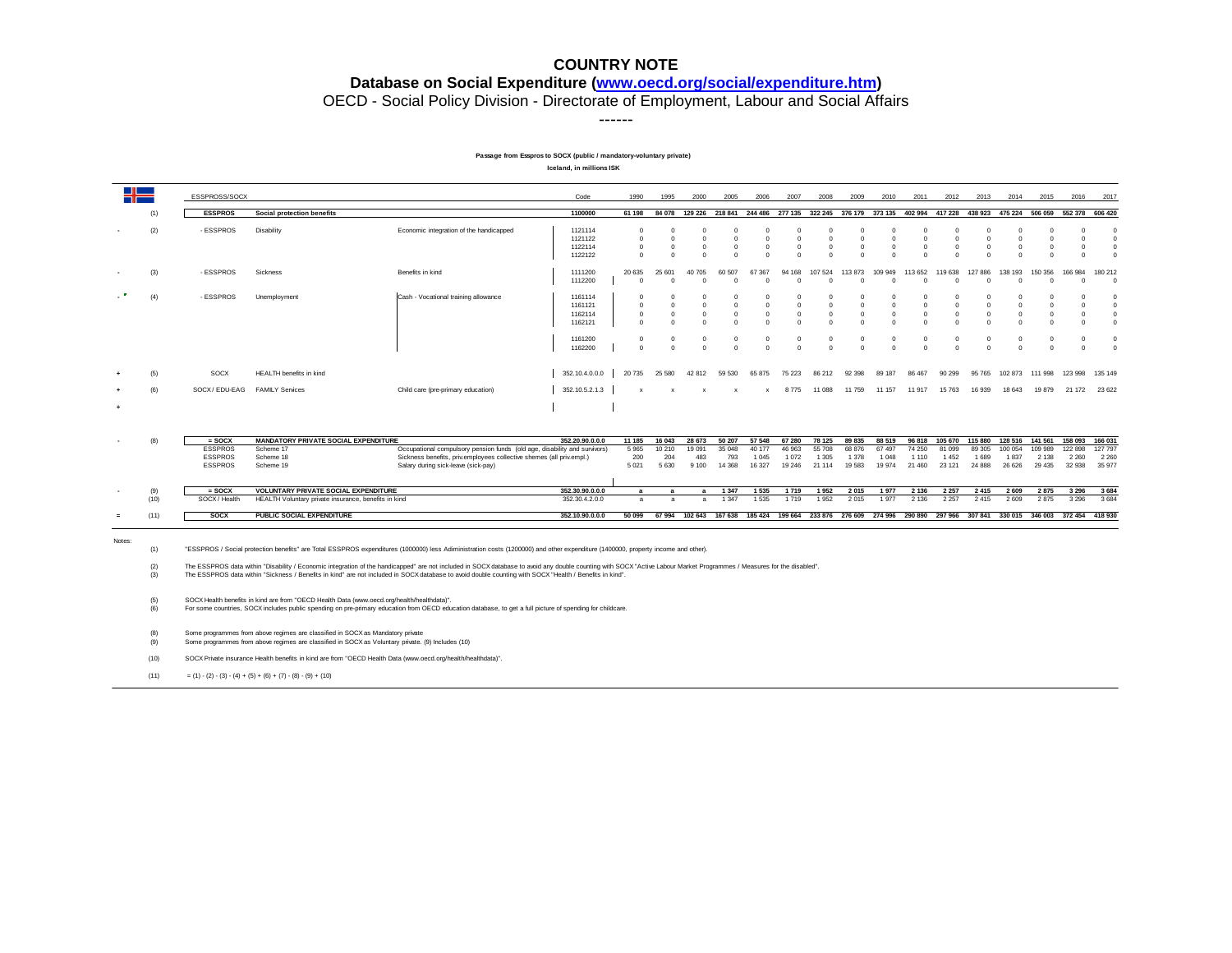**Database on Social Expenditure [\(www.oecd.org/social/expenditure.htm\)](http://www.oecd.org/social/expenditure.htm)**

OECD - Social Policy Division - Directorate of Employment, Labour and Social Affairs

------

# **ICELAND**

| <b>Code</b> | <b>Title of the programme</b>                                            | <b>Description of the programme and attached notes</b>                                                                                                                                                                                                                                                                                                                                                                                                                                                                                                                                               |
|-------------|--------------------------------------------------------------------------|------------------------------------------------------------------------------------------------------------------------------------------------------------------------------------------------------------------------------------------------------------------------------------------------------------------------------------------------------------------------------------------------------------------------------------------------------------------------------------------------------------------------------------------------------------------------------------------------------|
|             | <b>OLD AGE</b>                                                           |                                                                                                                                                                                                                                                                                                                                                                                                                                                                                                                                                                                                      |
|             | 352.10.1.1.1.1 National basic pension                                    | The taxable statutory basic pension is payable to everyone who has<br>been resident in the country for at least three years, irrespective of<br>previous income. It may be discontinued if the recipient in question<br>has any other income above a certain level. The qualifying age for the<br>basic pension and the guaranteed minimum pension is 67 years while<br>the qualifying age for employment pension is 65 to 70. Old-age<br>pension expenditure are all reported under item 352.10.1.1.1.2 since<br>2010.                                                                              |
|             | 352.10.1.2.1.1 Accommodation                                             | Accommodation for the elderly can be provided in institutions (nursing<br>homes, homes for the long-term ill, old people's homes) or in service<br>housing (sheltered homes, service flats, collective housing, housing<br>where special care is provided). The elderly may also be offered long-<br>term medical treatment in geriatric wards in hospitals.                                                                                                                                                                                                                                         |
|             | 352.10.1.2.1.2 Assistance for the elderly in carrying out<br>daily tasks | Home help is provided to the elderly. The extent of the assistance is<br>determined on the basis of individual needs and may vary from a few<br>hours per month to several hours per day. Benefits are not liable to<br>taxation.                                                                                                                                                                                                                                                                                                                                                                    |
|             | 352.30.1.1.1.1 Pension funds (specific labour<br>unions/occupations)     | These pensions have been established by law.                                                                                                                                                                                                                                                                                                                                                                                                                                                                                                                                                         |
| 2.          | <b>SURVIVORS</b>                                                         |                                                                                                                                                                                                                                                                                                                                                                                                                                                                                                                                                                                                      |
|             | 352.10.2.1.1.1 National basic pension                                    | The basic pension/guaranteed minimum pension for survivors will be<br>revoked when a survivor becomes entitled to the basic<br>pension/guaranteed minimum from the retirement pension scheme.<br>The basic pension/guaranteed minimum pension will be also revoked<br>in the event that a survivor is awarded an advanced pension (what is<br>that, if you don't know then drop the line).                                                                                                                                                                                                           |
|             | <b>INCAPACITY-RELATED BENEFITS</b>                                       | (Disability, Occupational injury and disease, Sickness)                                                                                                                                                                                                                                                                                                                                                                                                                                                                                                                                              |
|             | 352.10.3.1.1.1 National basic pension                                    | Granted in the shape of a basic pension/guaranteed minimum pension<br>and an employment pension according to the same rules as apply to old<br>age pension. Pensions are granted to persons between 16 and 67 years<br>of age whose permanent disability is assessed at a minimum of 75% as<br>a result of a medically recognized disease or invalidity. Payments are<br>related to level of incapacity, residence period in Iceland and income.<br>Disability pension expenditure are all reported under item<br>352.10.3.1.1.2 since 2010.                                                         |
|             | 352.10.3.1.4.0 Daily allowances (paid sick leave)                        | Wages payable during illness, together with supplementary daily cash<br>benefit schemes run by the unions, are the key parts of sick leave<br>payments. After one year of employment with an employer, an<br>employee is entitled to one month's pay in the event of illness. The<br>majority of employees have a statutory right, or a right deriving from<br>collective agreements, to receive wages for a fairly long period of<br>time. When entitlement to pay during illness ceases, supplementary<br>daily cash benefits may be payable in addition to the public sickness<br>benefit scheme. |
|             | 352.10.3.2.1.1 Accommodation                                             | Accommodation for the disabled can be provided in institutions<br>(nursing homes, homes for the long-term ill) or in service housing<br>(sheltered housing, service flats, collective housing). Disabled people<br>may also be offered long-term medical treatment in hospital wards.                                                                                                                                                                                                                                                                                                                |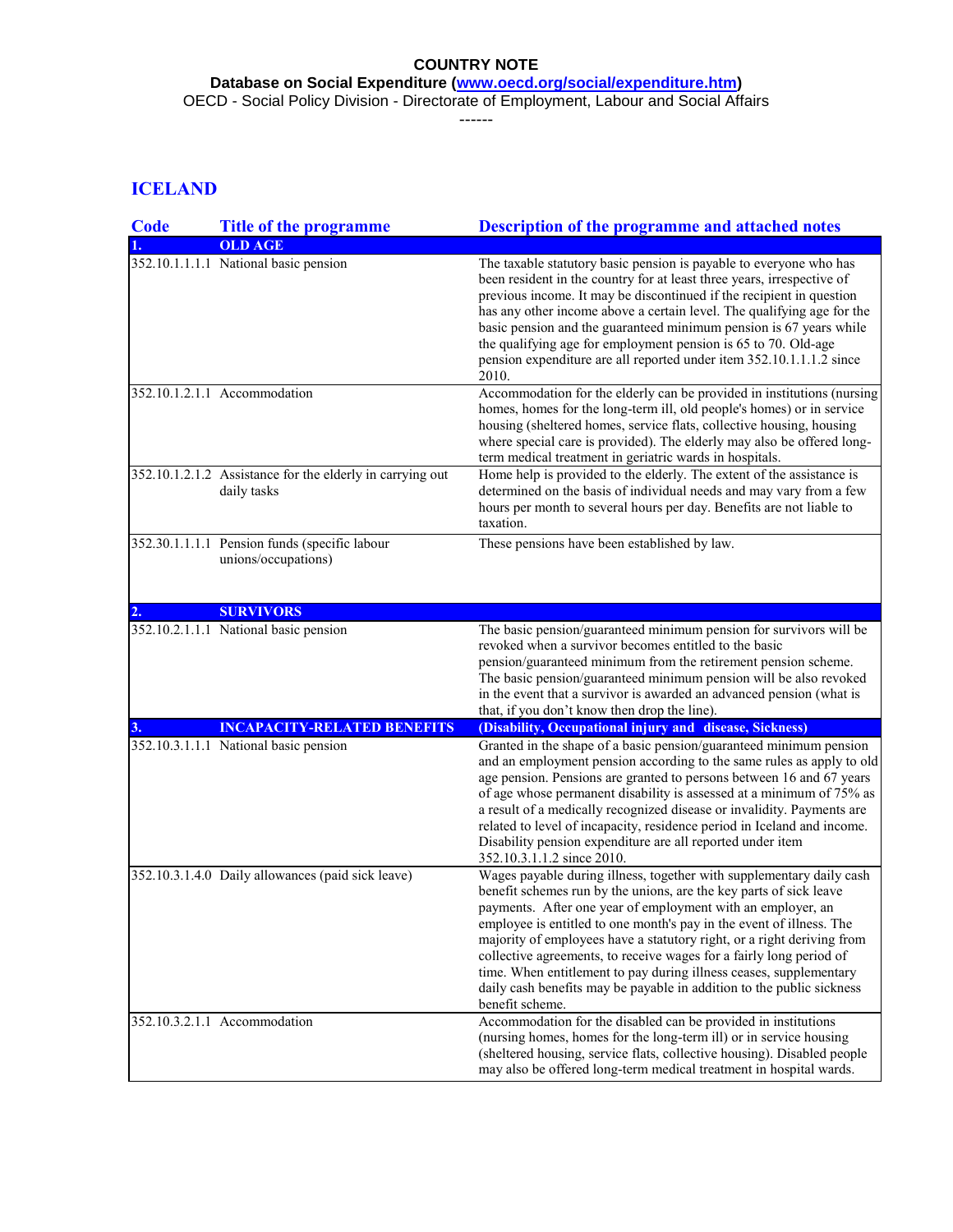### **Database on Social Expenditure [\(www.oecd.org/social/expenditure.htm\)](http://www.oecd.org/social/expenditure.htm)**

OECD - Social Policy Division - Directorate of Employment, Labour and Social Affairs

------

|               | 352.10.3.2.2.1 Assistance for disabled in carrying out daily<br>tasks                          | Includes delivery of meals, telephone links, home-visiting schemes,<br>physiotherapy and occupational therapy, hairdressing, pedicure,<br>gardening and snow clearing, washing and mending clothes, and                                                                                                                                                                                                                                                                                                                                                                                                                                                                                              |
|---------------|------------------------------------------------------------------------------------------------|------------------------------------------------------------------------------------------------------------------------------------------------------------------------------------------------------------------------------------------------------------------------------------------------------------------------------------------------------------------------------------------------------------------------------------------------------------------------------------------------------------------------------------------------------------------------------------------------------------------------------------------------------------------------------------------------------|
|               | 352.10.3.2.3.1 Rehabilitation services                                                         | transport services.<br>A rehabilitation allowance is payable when an injured person is no<br>longer entitled to sickness or accident benefits. As a rule the allowance<br>is payable for a maximum of 12 months, but 18 months at maximum<br>(it can be renewed). Payment rates equal the basic amount of the<br>disability pension. Those who receive a rehabilitation allowance must<br>undergo examinations and treatment during the period for which the<br>allowance is received.                                                                                                                                                                                                               |
|               | 352.10.3.2.3.2 National basic pension                                                          | Pensioners are offered various kinds of support services and activating<br>measures either on a municipal or on a private basis.                                                                                                                                                                                                                                                                                                                                                                                                                                                                                                                                                                     |
|               | <b>HEALTH</b>                                                                                  |                                                                                                                                                                                                                                                                                                                                                                                                                                                                                                                                                                                                                                                                                                      |
| $\theta$      | 352.110.4.2.0. Public expenditure on health                                                    | Public expenditure on health care: health expenditure incurred by<br>public funds. Public funds are state, regional and local Government<br>bodies and social security schemes. Public capital formation on health<br>includes publicly financed investment in health facilities plus capital<br>transfers to the private sector for hospital construction and equipment.<br>See OECD Health Statistics.                                                                                                                                                                                                                                                                                             |
| 5.            | <b>FAMILY</b>                                                                                  |                                                                                                                                                                                                                                                                                                                                                                                                                                                                                                                                                                                                                                                                                                      |
|               | 352.10.5.1.1.1 Child allowances                                                                | Child allowances are means-tested, and payable until a child reaches<br>the age of 16 or up to 20 if he/she is receiving education. The child<br>must be resident in Iceland.                                                                                                                                                                                                                                                                                                                                                                                                                                                                                                                        |
|               | 352.10.5.1.2.4 Maternity/Paternity Leave Fund                                                  | Mothers have individual right to maternity leave up to 3 months (13)<br>weeks). It is possible for them to begin maternity leave up to 1 month<br>prior to expected confinement. Fathers have individual right to<br>paternity leave up to 3 months (13 weeks) following birth. Both<br>parents have joint right to 3 months (13 weeks) leave which may be<br>taken entirely by one of the parents or divided between them. The right<br>to parental leave lapses when the child reaches the age of 18 months.<br>Parental leave benefits to employees/self-employed are 80% of<br>average wages earned or calculated remuneration during the last 2<br>whole income years before the year of birth. |
|               | 352.10.5.2.1.1 Child day care: municipal services                                              | These schemes mainly cover pre-school education and care services.<br>Municipal child-minders are employed and paid by the local<br>authorities and receive children in their own homes.                                                                                                                                                                                                                                                                                                                                                                                                                                                                                                             |
|               | 352.10.5.2.1.2 Municipal home-help services                                                    | People with severe disabilities may be granted financial support<br>towards personal assistance and help in managing daily tasks. The<br>assistance is a municipal matter and is provided by municipal staff.                                                                                                                                                                                                                                                                                                                                                                                                                                                                                        |
|               | 352.10.5.2.3.1 Social assistance, children welfare,<br>institutions for addicts: accommodation | This item covers the accommodation services for children whose well-<br>being is threatened. The reason may be that parents need help to bring<br>up the child, or that the child's health or development is threatened due<br>to neglect. Measures may also be taken if young people themselves<br>expose their health or development to grave danger, e.g. through<br>alcohol and/or drug abuse or crime. Most placements of children away<br>from their homes take place with the consent of the children's parents                                                                                                                                                                               |
|               | 352.10.5.2.3.2 Municipal youth services: other benefits in<br>kind                             | Miscellaneous preventive work provided to young people or children<br>during their spear time. Benefits in kind are not liable to taxation.                                                                                                                                                                                                                                                                                                                                                                                                                                                                                                                                                          |
| <sup>6.</sup> | <b>ACTIVE LABOUR MARKET</b><br><b>PROGRAMMES</b>                                               |                                                                                                                                                                                                                                                                                                                                                                                                                                                                                                                                                                                                                                                                                                      |
|               | See OECD Labour Market Policy database.                                                        |                                                                                                                                                                                                                                                                                                                                                                                                                                                                                                                                                                                                                                                                                                      |
|               |                                                                                                |                                                                                                                                                                                                                                                                                                                                                                                                                                                                                                                                                                                                                                                                                                      |
|               | <b>UNEMPLOYMENT</b>                                                                            |                                                                                                                                                                                                                                                                                                                                                                                                                                                                                                                                                                                                                                                                                                      |